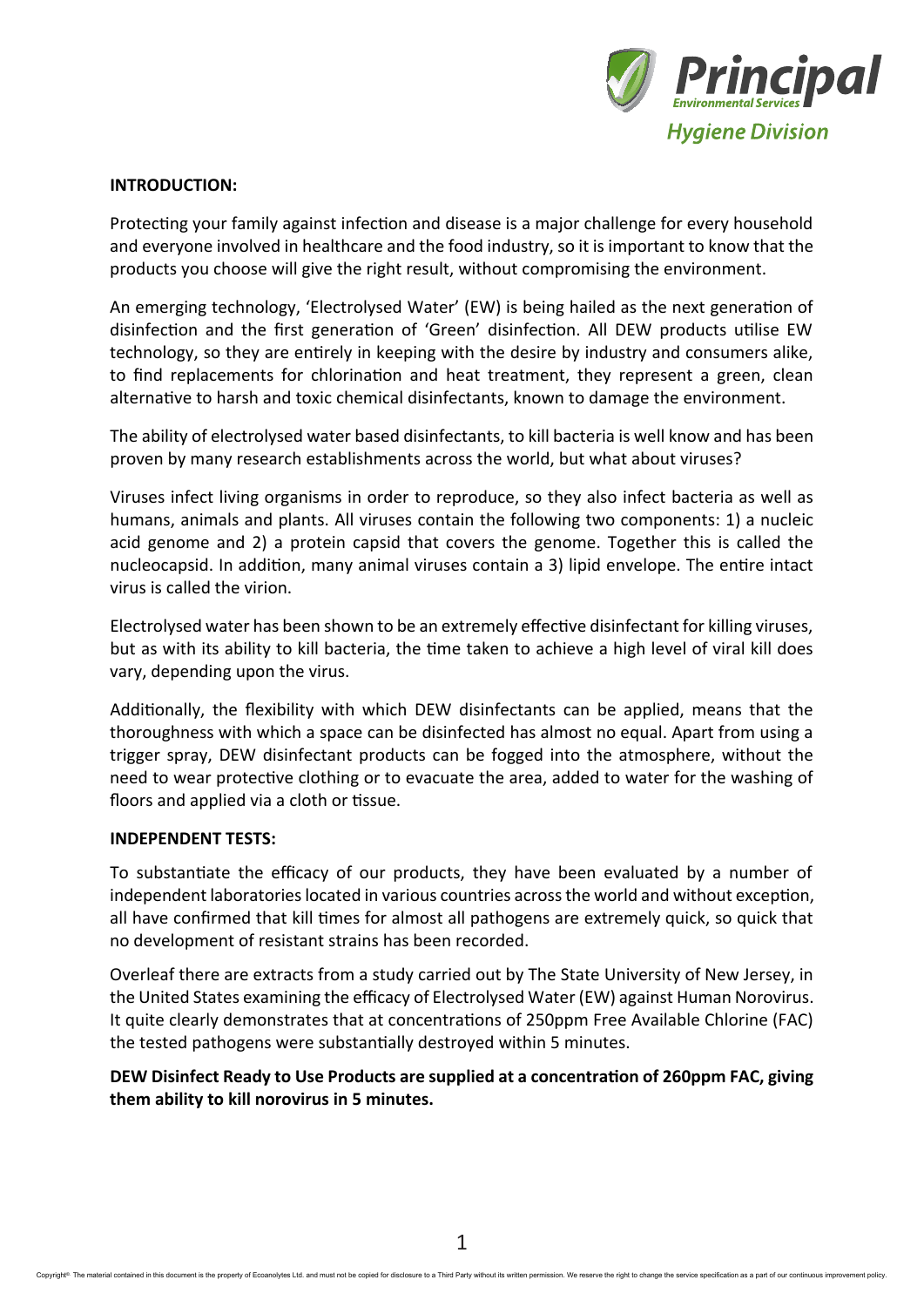

# **Extracts from Efficacy of Neutral Electrolyzed Water for Inactivation of Human Norovirus**

*Eric Moorman, Naim Montazeri, corresponding author and Lee-Ann Jaykus*

*Donald W. Schaffner, Editor, Rutgers, The State University of New Jersey*

# **Abstract:**

Human norovirus (NoV) is the leading cause of acute gastroenteritis worldwide. Persistence on surfaces and resistance to many conventional disinfectants contribute to widespread transmission of norovirus. We examined the efficacy of Neutral Electrolyzed Water (NEW; pH 7) for inactivation of human NoV GII.4 Sydney in suspension (ASTM method 1052-11) and on stainless steel surfaces (ASTM method 1053-11) with and without an additional soil load.

The persistence of norovirus on contaminated environmental surfaces exacerbates its spread, as does its resistance to many conventional disinfectants. The purpose of this research was to evaluate the antinoroviral efficacy of Neutral Electrolyzed Water (NEW), a novel chlorine-based disinfectant that can be used at reduced concentrations, making it more environmentally friendly and less corrosive than bleach.

Hand hygiene and environmental sanitation practices, the latter of which utilize surface disinfectants and sanitizers, are employed to prevent and control the spread of human NoV in many different settings, for instance in health care and long-term care facilities, schools, and cruise ships. The current U.S. CDC recommendation for disinfecting solid surfaces presumably contaminated with human NoV issodium hypochlorite (household bleach) at 1,000 to 5,000 ppm free chlorine, depending upon the circumstances of the contamination event. Although bleach at these concentrations has been shown to reduce levels of human NoV by >4 log10 reverse transcriptase quantitative PCR (RT-qPCR) units in suspension assays, perpetual implementation of this recommendation may not be practical due to the corrosive nature of chlorine (at >500 ppm) and potential health hazards.



## **Results:**